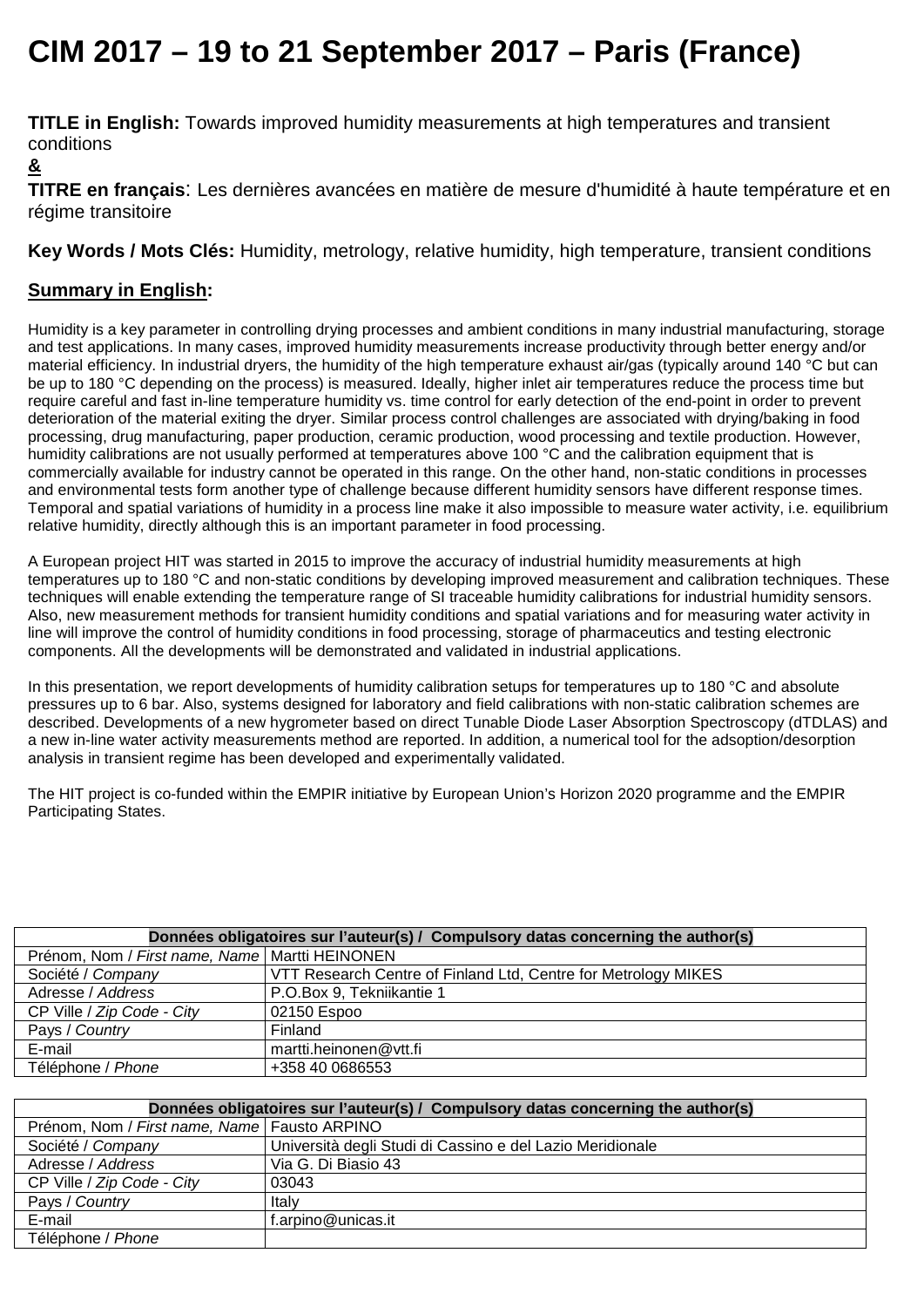| Données obligatoires sur l'auteur(s) / Compulsory datas concerning the author(s) |                                                     |
|----------------------------------------------------------------------------------|-----------------------------------------------------|
| Prénom, Nom / First name, Name   Laura CAVALLARIN                                |                                                     |
| Société / Company                                                                | Istituto di Scienze delle Produzioni Alimentari CNR |
| Adresse / Address                                                                | Grugliasco                                          |
| CP Ville / Zip Code - City                                                       | 10095                                               |
| Pays / Country                                                                   | Italy                                               |
| E-mail                                                                           | laura.cavallarin@ispa.cnr.it                        |
| Téléphone / Phone                                                                | +39 011 6709234                                     |

| Données obligatoires sur l'auteur(s) / Compulsory datas concerning the author(s) |                                                           |
|----------------------------------------------------------------------------------|-----------------------------------------------------------|
| Prénom, Nom / First name, Name   Gino CORTELLESSA                                |                                                           |
| Société / Company                                                                | Università degli Studi di Cassino e del Lazio Meridionale |
| Adresse / Address                                                                | Via G. Di Biasio 43                                       |
| CP Ville / Zip Code - City                                                       | 03043                                                     |
| Pays / Country                                                                   | Italy                                                     |
| E-mail                                                                           | g.cortellessa@unicas.it                                   |
| Téléphone / Phone                                                                |                                                           |

| Données obligatoires sur l'auteur(s) / Compulsory datas concerning the author(s) |                                                           |
|----------------------------------------------------------------------------------|-----------------------------------------------------------|
| Prénom, Nom / First name, Name   Marco DELL'ISOLA                                |                                                           |
| Société / Company                                                                | Università degli Studi di Cassino e del Lazio Meridionale |
| Adresse / Address                                                                | Via G. Di Biasio 43                                       |
| CP Ville / Zip Code - City                                                       | 03043                                                     |
| Pays / Country                                                                   | Italy                                                     |
| E-mail                                                                           | dellisola@unicas.it                                       |
| Téléphone / Phone                                                                | 39-07762993670                                            |

| Données obligatoires sur l'auteur(s) / Compulsory datas concerning the author(s) |                                                     |
|----------------------------------------------------------------------------------|-----------------------------------------------------|
| Prénom, Nom / First name, Name   Volker EBERT                                    |                                                     |
| Société / Company                                                                | Physikalisch-Technische Bundesanstalt (PTB), FB 3.2 |
| Adresse / Address                                                                | Bundesallee 100                                     |
| CP Ville / Zip Code - City                                                       | 38112 Braunschweig                                  |
| Pays / Country                                                                   | Germany                                             |
| E-mail                                                                           | Volker.ebert@ptb.de                                 |
| Téléphone / Phone                                                                | 49-531-5923201                                      |

| Données obligatoires sur l'auteur(s) / Compulsory datas concerning the author(s) |                                                   |
|----------------------------------------------------------------------------------|---------------------------------------------------|
| Prénom, Nom / First name, Name   Vito C. FERNICOLA                               |                                                   |
| Société / Company                                                                | INRIM - Istituto Nazionale di Ricerca Metrologica |
| Adresse / Address                                                                | Strada delle Cacce 91                             |
| CP Ville / Zip Code - City                                                       | 10135 Torino                                      |
| Pays / Country                                                                   | Italy                                             |
| E-mail                                                                           | v.fernicola@inrim.it                              |
| Téléphone / Phone                                                                | +39 011 3919737                                   |

| Données obligatoires sur l'auteur(s) / Compulsory datas concerning the author(s) |                               |
|----------------------------------------------------------------------------------|-------------------------------|
| Prénom, Nom / First name, Name   Eric GEORGIN                                    |                               |
| Société / Company                                                                | LNE-CETIAT                    |
| Adresse / Address                                                                | 25 avenue des arts - BP 52042 |
| CP Ville / Zip Code - City                                                       | 69603 Villeurbanne            |
| Pays / Country                                                                   | France                        |
| E-mail                                                                           | eric.georgin@cetiat.fr        |
| Téléphone / Phone                                                                | +33472444989                  |

| Données obligatoires sur l'auteur(s) / Compulsory datas concerning the author(s) |                                |
|----------------------------------------------------------------------------------|--------------------------------|
| Prénom, Nom / First name, Name Antonio GIANNATTASIO                              |                                |
| Société / Company                                                                | GBV Impianti srl               |
| Adresse / Address                                                                | Via Valle Bormida, 7, , Italia |
| CP Ville / Zip Code - City                                                       | 12074 Cortemilia               |
| Pays / Country                                                                   | Italv                          |
| E-mail                                                                           | giannattasio@brovind.com       |
| Téléphone / Phone                                                                |                                |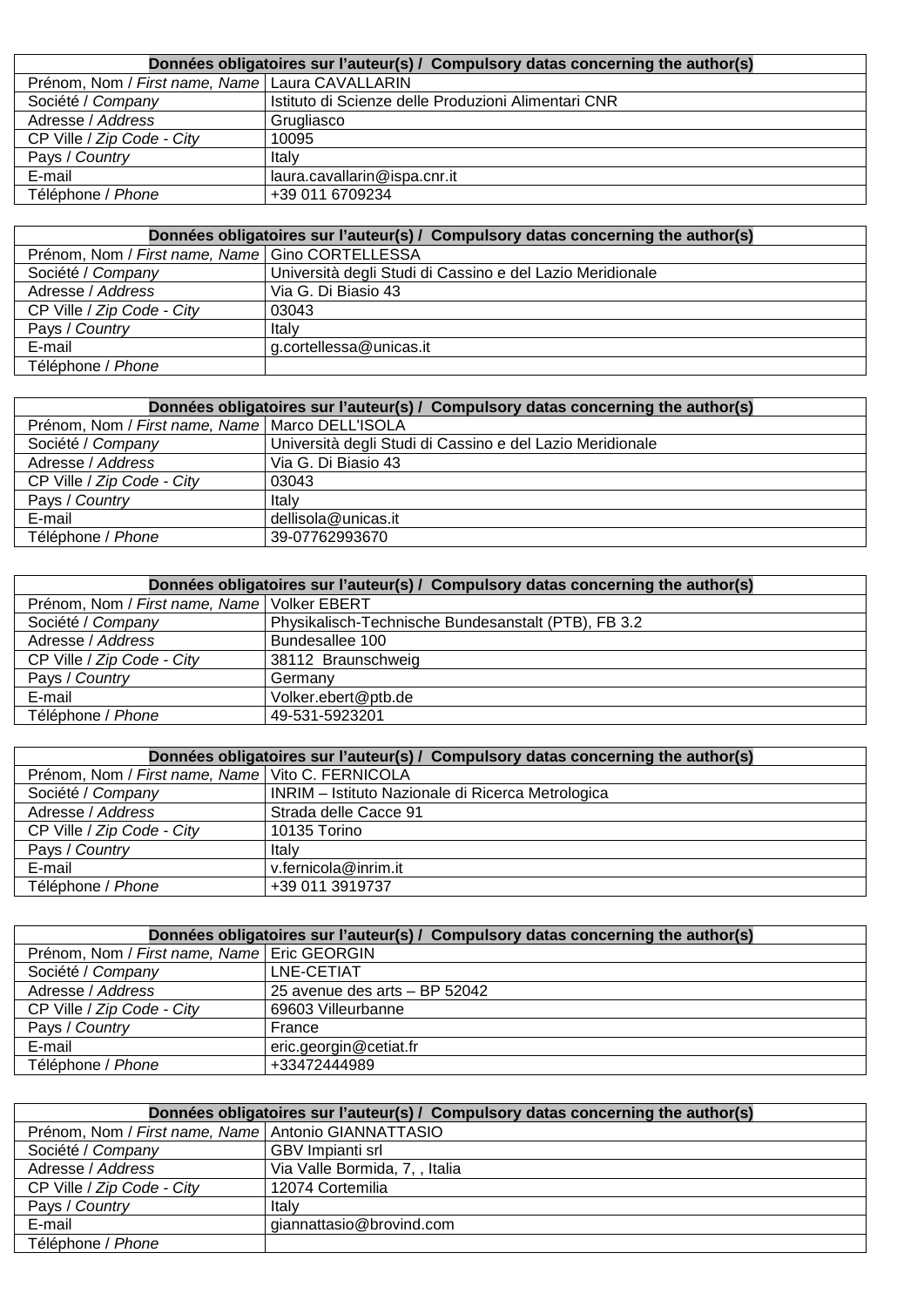| Données obligatoires sur l'auteur(s) / Compulsory datas concerning the author(s) |                                                                |
|----------------------------------------------------------------------------------|----------------------------------------------------------------|
| Prénom, Nom / First name, Name   Richard HÖGSTRÖM                                |                                                                |
| Société / Company                                                                | VTT Research Centre of Finland Ltd, Centre for Metrology MIKES |
| Adresse / Address                                                                | P.O.Box 9, Tekniikantie 1                                      |
| CP Ville / Zip Code - City                                                       | 02150 Espoo                                                    |
| Pays / Country                                                                   | Finland                                                        |
| E-mail                                                                           | richard.hogström@vtt.fi                                        |
| Téléphone / Phone                                                                | +358 50 3039341                                                |

| Données obligatoires sur l'auteur(s) / Compulsory datas concerning the author(s) |                                                            |
|----------------------------------------------------------------------------------|------------------------------------------------------------|
| Prénom, Nom / First name, Name   Domen HUDOKLIN                                  |                                                            |
| Société / Company                                                                | University of Ljubljana, Faculty of Electrical Engineering |
| Adresse / Address                                                                | Tržaška 25                                                 |
| CP Ville / Zip Code - City                                                       | 1000 Ljubljana                                             |
| Pays / Country                                                                   | Slovenia                                                   |
| E-mail                                                                           | domen.hudoklin@fe.uni-lj.si                                |
| Téléphone / Phone                                                                | +38614768775                                               |

| Données obligatoires sur l'auteur(s) / Compulsory datas concerning the author(s) |                                       |  |
|----------------------------------------------------------------------------------|---------------------------------------|--|
| Prénom, Nom / First name, Name   Anders KENTVED                                  |                                       |  |
| Société / Company                                                                | Delta Dansk Elektronik, Lys & Akustik |  |
| Adresse / Address                                                                | Venlighedsvej 4                       |  |
| CP Ville / Zip Code - City                                                       | 2970 Hørsholm                         |  |
| Pays / Country                                                                   | Denmark                               |  |
| E-mail                                                                           | abk@delta.dk                          |  |
| Téléphone / Phone                                                                |                                       |  |

| Données obligatoires sur l'auteur(s) / Compulsory datas concerning the author(s) |                                |
|----------------------------------------------------------------------------------|--------------------------------|
| Prénom, Nom / First name, Name   Jan NIELSEN                                     |                                |
| Société / Company                                                                | Danish Technological Institute |
| Adresse / Address                                                                | Kongsvang Allé 29              |
| CP Ville / Zip Code - City                                                       | DK-8000 Aarhus C.              |
| Pays / Country                                                                   | Denmark                        |
| E-mail                                                                           | inn@dti.dk                     |
| Téléphone / Phone                                                                | +45 7220 1236                  |

| Données obligatoires sur l'auteur(s) / Compulsory datas concerning the author(s) |                                |
|----------------------------------------------------------------------------------|--------------------------------|
| Prénom, Nom / First name, Name   Peter Friis ØSTERGAARD                          |                                |
| Société / Company                                                                | Danish Technological Institute |
| Adresse / Address                                                                | Kongsvang Allé 29              |
| CP Ville / Zip Code - City                                                       | DK-8000 Aarhus C.              |
| Pays / Country                                                                   | Denmark                        |
| E-mail                                                                           | peo@dti.dk                     |
| Téléphone / Phone                                                                | +45 7220 1688                  |

| Données obligatoires sur l'auteur(s) / Compulsory datas concerning the author(s) |                    |
|----------------------------------------------------------------------------------|--------------------|
| Prénom, Nom / First name, Name Andrea PERUZZI                                    |                    |
| Société / Company                                                                | VSL                |
| Adresse / Address                                                                | P.O. Box 654       |
| CP Ville / Zip Code - City                                                       | 2600 AR Delft      |
| Pays / Country                                                                   | <b>Netherlands</b> |
| E-mail                                                                           | aperuzzi@vsl.nl    |
| Téléphone / Phone                                                                | +31 15 269 1519    |

| Données obligatoires sur l'auteur(s) / Compulsory datas concerning the author(s) |                          |
|----------------------------------------------------------------------------------|--------------------------|
| Prénom, Nom / First name, Name   Tomi PIETARI                                    |                          |
| Société / Company                                                                | Vaisala Oyi              |
| Adresse / Address                                                                | Vanha Nurmijärventie 21  |
| CP Ville / Zip Code - City                                                       | 01670 Vantaa             |
| Pays / Country                                                                   | Finland                  |
| E-mail                                                                           | tomi.pietari@vaisala.com |
| Téléphone / Phone                                                                | +358 40 567 4863         |